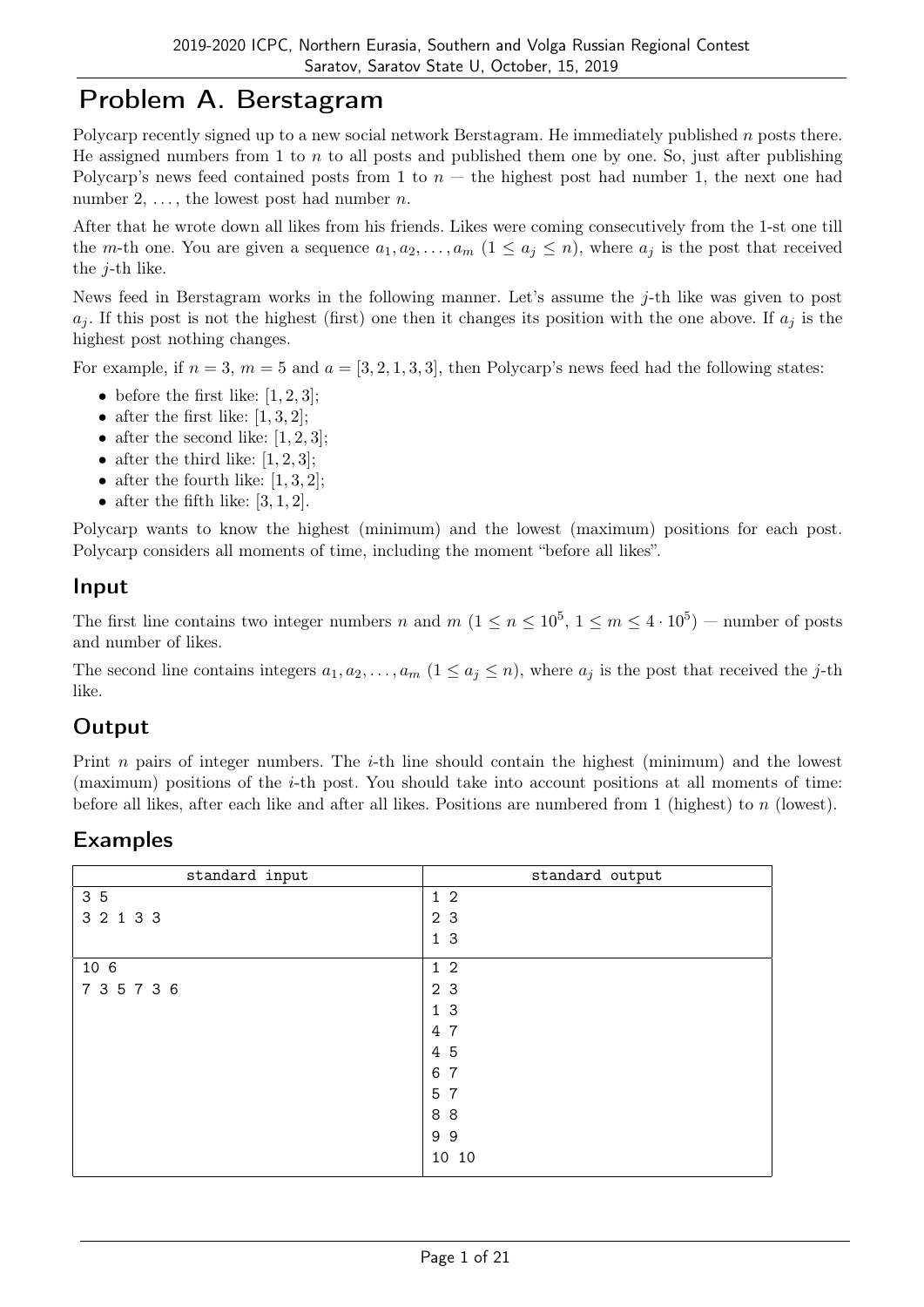## Problem B. The Feast and the Bus

Employees of JebTrains are on their way to celebrate the 256-th day of the year!

There are *n* employees and *k* teams in JebTrains. Each employee is a member of some (exactly one) team. All teams are numbered from 1 to k. You are given an array of numbers  $t_1, t_2, \ldots, t_n$  where  $t_i$  is the *i*-th employee's team number.

JebTrains is going to rent a single bus to get employees to the feast. The bus will take one or more rides. A bus can pick up an entire team or two entire teams. If three or more teams take a ride together they may start a new project which is considered unacceptable. It's prohibited to split a team, so all members of a team should take the same ride.

It is possible to rent a bus of any capacity s. Such a bus can take up to s people on a single ride. The total cost of the rent is equal to  $s \cdot r$  burles where r is the number of rides. Note that it's impossible to rent two or more buses.

Help JebTrains to calculate the minimum cost of the rent, required to get all employees to the feast, fulfilling all the conditions above.

#### Input

The first line contains two integers n and  $k$   $(1 \le n \le 5 \cdot 10^5, 1 \le k \le 8000)$  — the number of employees and the number of teams in JebTrains. The second line contains a sequence of integers  $t_1, t_2, \ldots, t_n$ , where  $t_i$  ( $1 \leq t_i \leq k$ ) is the *i*-th employee's team number. Every team contains at least one employee.

### **Output**

Print the minimum cost of the rent.

| standard input          | standard output |
|-------------------------|-----------------|
| 6 3                     | -6              |
| 3 1 2 3 2 3             |                 |
| 10 1                    | 10              |
| 1 1 1 1 1 1 1 1 1 1     |                 |
| 12 4                    | 12              |
| 1 2 3 1 2 3 4 1 2 1 2 1 |                 |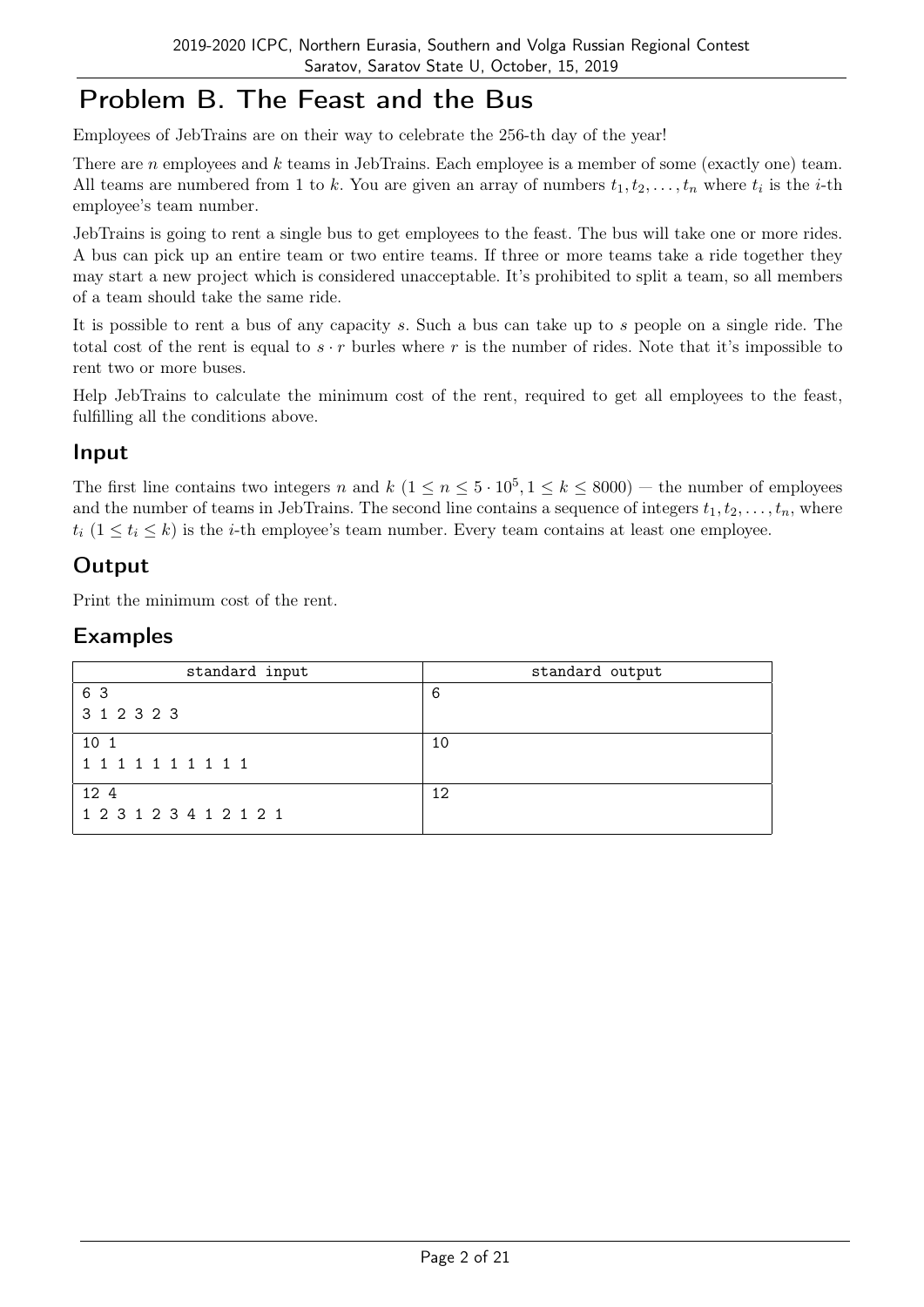## Problem C. Trip to Saint Petersburg

You are planning your trip to Saint Petersburg. After doing some calculations, you estimated that you will have to spend k rubles each day you stay in Saint Petersburg  $-$  you have to rent a flat, to eat at some local cafe, et cetera. So, if the day of your arrival is  $L$ , and the day of your departure is  $R$ , you will have to spend  $k(R - L + 1)$  rubles in Saint Petersburg.

You don't want to spend a lot of money on your trip, so you decided to work in Saint Petersburg during your trip. There are n available projects numbered from 1 to n, the *i*-th of them lasts from the day  $l_i$  to the day  $r_i$  inclusive. If you choose to participate in the *i*-th project, then you have to stay and work in Saint Petersburg for the entire time this project lasts, but you get paid  $p_i$  rubles for completing it.

Now you want to come up with an optimal trip plan: you have to choose the day of arrival  $L$ , the day of departure R and the set of projects S to participate in so that all the following conditions are met:

- your trip lasts at least one day (formally,  $R > L$ );
- you stay in Saint Petersburg for the duration of every project you have chosen (formally, for each  $s \in S$   $L \leq l_s$  and  $R \geq r_s$ ;
- your total profit is strictly positive and maximum possible (formally, you have to maximize the value of  $\Sigma$ s∈S  $p_s - k(R - L + 1)$ , and this value should be positive).

You may assume that no matter how many projects you choose, you will still have time and ability to participate in all of them, even if they overlap.

#### Input

The first line contains two integers n and  $k$   $(1 \le n \le 2 \cdot 10^5, 1 \le k \le 10^{12})$  – the number of projects and the amount of money you have to spend during each day in Saint Petersburg, respectively.

Then *n* lines follow, each containing three integers  $l_i$ ,  $r_i$ ,  $p_i$   $(1 \le l_i \le r_i \le 2 \cdot 10^5, 1 \le p_i \le 10^{12})$  - the starting day of the i-th project, the ending day of the i-th project, and the amount of money you get paid if you choose to participate in it, respectively.

## **Output**

If it is impossible to plan a trip with strictly positive profit, print the only integer 0.

Otherwise, print two lines. The first line should contain four integers  $p, L, R$  and  $m -$  the maximum profit you can get, the starting day of your trip, the ending day of your trip and the number of projects you choose to complete, respectively. The second line should contain m distinct integers  $s_1, s_2, \ldots, s_m$  — the projects you choose to complete, listed in arbitrary order. If there are multiple answers with maximum profit, print any of them.

| standard input | standard output |
|----------------|-----------------|
| 4 5            | 13 3 5 2        |
| 1 1 3          | 3 <sub>2</sub>  |
| 3 3 11         |                 |
| 5 5 17         |                 |
| 774            |                 |
| 1 <sub>3</sub> | $\mathbf 0$     |
| 1 2 5          |                 |
| 4 8            | 22 1 5 4        |
| 1 5 16         | 3 2 1 4         |
| 2 4 9          |                 |
| 3 3 24         |                 |
| 1 5 13         |                 |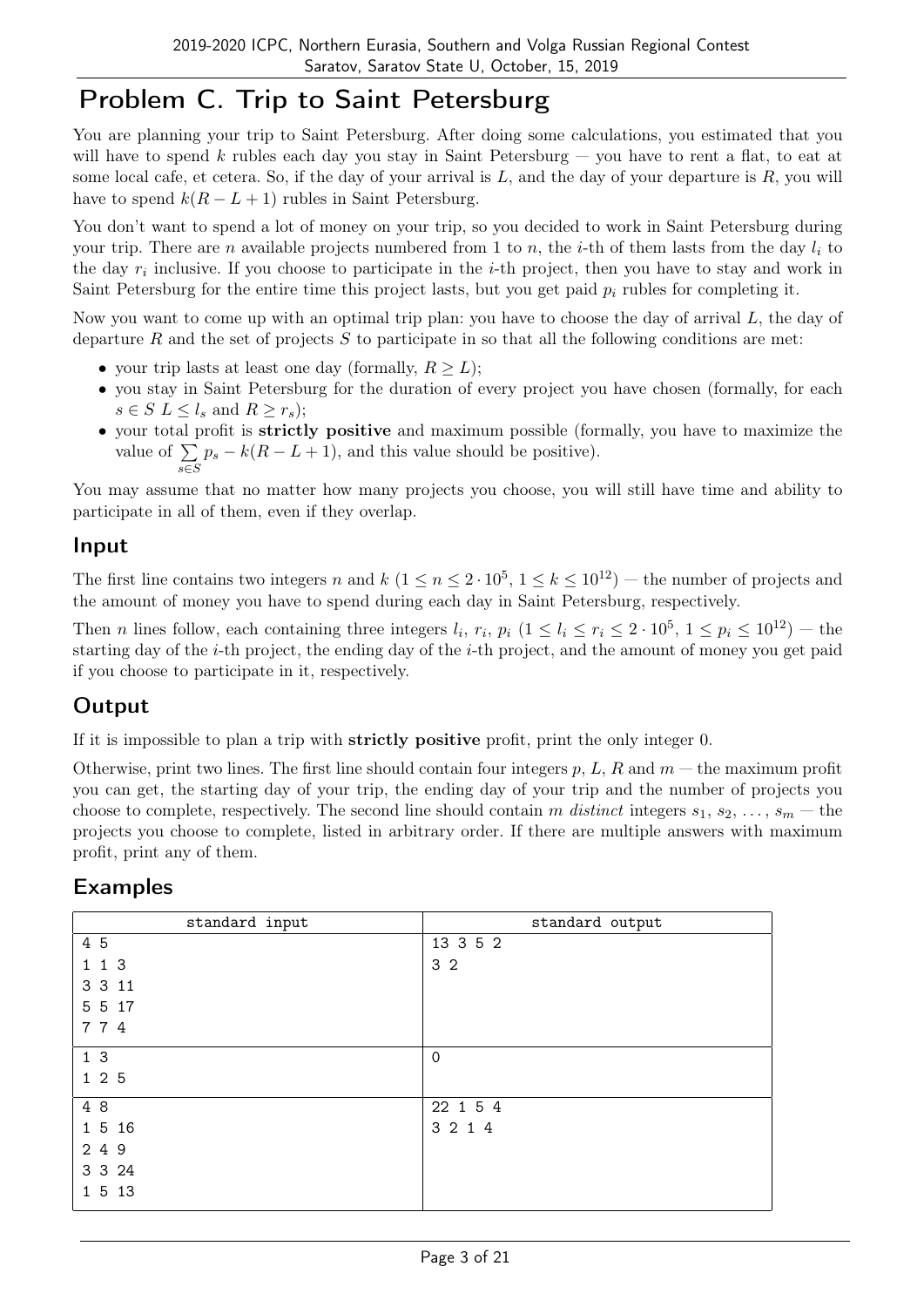## Problem D. Conference Problem

A large-scale conference on unnatural sciences is going to be held soon in Berland! In total,  $n$  scientists from all around the world have applied. All of them have indicated a time segment when they will attend the conference: two integers  $l_i$ ,  $r_i$  – day of arrival and day of departure.

Also, some of the scientists have indicated their country, while some preferred not to. So, each scientist also has a value  $c_i$ , where:

- $c_i > 0$ , if the scientist is coming from country  $c_i$  (all countries are numbered from 1 to 200);
- $c_i = 0$ , if the scientist preferred to not indicate the country.

Everyone knows that it is interesting and useful to chat with representatives of other countries! A participant of the conference will be upset if she will not meet people from other countries during the stay. It is possible to meet people during all time of stay, including the day of arrival and the day of departure.

Conference organizers need to be ready for the worst! They are interested in the largest number  $x$ , that it is possible that among all people attending the conference exactly  $x$  will be upset.

Help the organizers to find the maximum number of upset scientists.

#### Input

The first line of the input contains integer  $t$  ( $1 \le t \le 100$ ) — number of test cases. Then the test cases follow.

The first line of each test case contains integer  $n (1 \le n \le 500)$  — the number of registered conference participants.

Next *n* lines follow, each containing three integers  $l_i$ ,  $r_i$ ,  $c_i$  ( $1 \le l_i \le r_i \le 10^6$ ,  $0 \le c_i \le 200$ ) – the day of arrival, the day of departure and the country (or the fact that it was not indicated) for the  $i$ -th participant.

The sum of *n* among all test cases in the input does not exceed 500.

## Output

Output  $t$  integers  $-$  maximum number of upset scientists for each test case.

| standard input | standard output |
|----------------|-----------------|
| $\mathbf{2}$   | 4               |
| $\overline{4}$ | 2               |
| 1 10 30        |                 |
| 5 6 30         |                 |
| 6 12 0         |                 |
| 110            |                 |
| 4              |                 |
| 121            |                 |
| 230            |                 |
| 3 4 0          |                 |
| 4 5 2          |                 |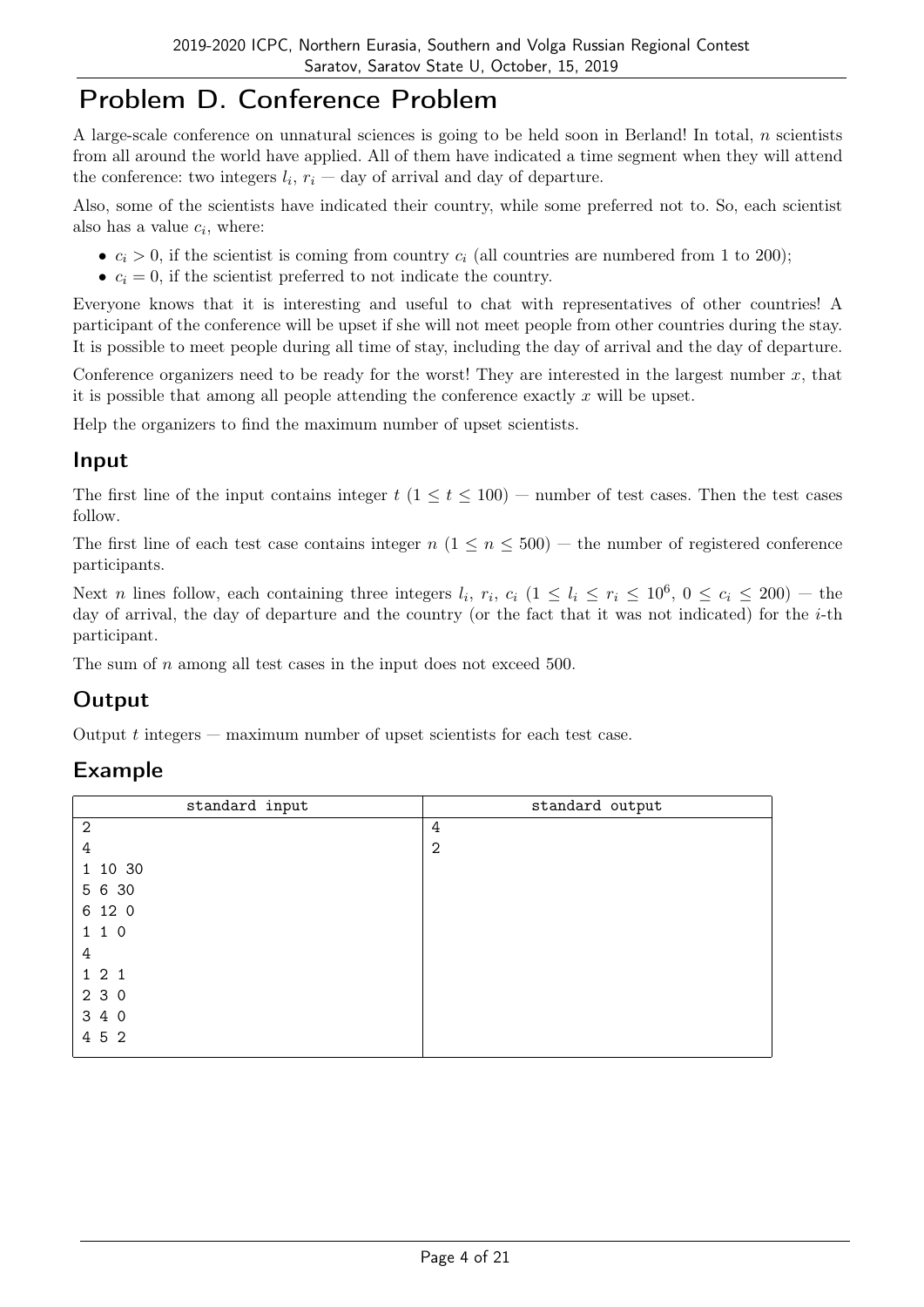# Problem E. The Coronation

The coronation of King Berl XXII is soon! The whole royal family, including  $n$  daughters of Berl XXII, will be present.

The King has ordered his jeweler to assemble  $n$  beautiful necklaces, so each of the princesses could wear exactly one necklace during the ceremony — and now these necklaces are finished. Each necklace consists of m gems attached to a gold chain. There are two types of gems used in the necklaces — emeralds and sapphires. So, each necklace can be represented by a sequence of  $m$  gems (listed from left to right), and each gem is either an emerald or a sapphire. Formally, the *i*-th necklace can be represented by a binary string  $s_i$  of length m; if the j-th character of  $s_i$  is 0, then the j-th gem in the *i*-th necklace is an emerald; otherwise, this gem is a sapphire.

Now, looking at the necklaces, the King is afraid that some of his daughters may envy the other daughters' necklaces. He wants all necklaces to look similar. Two necklaces are considered similar if there are at least k positions where these necklaces contain the same type of gems.

For example, if there is a necklace represented by a sequence 01010111 and a necklace represented by a sequence 01100000, then there are 3 positions where these necklaces contain the same type of gems (both first gems are emeralds, both second gems are sapphires, and both fifth gems are emeralds). So if  $k = 3$ , these necklaces are *similar*, and if  $k = 4$ , they are not *similar*.

The King thinks that if two of his daughters notice that their necklaces are not *similar*, then they may have a conflict — and, obviously, he doesn't want any conflicts during the coronation! So Berl XXII wants to tell some of his daughters to wear their necklaces backward. If a necklace is worn backward, then the sequence of gems in this necklace is reversed. For example, if a necklace is represented by a sequence 01100, then, if worn backward, it would be represented by a sequence 00110. The King wants to find the minimum number of necklaces to be worn backward during the coronation so that there are no conflicts.

Berl XXII is too busy with preparation for the coronation, so he ordered you to resolve this issue for him.  $\text{Help him} - \text{and he will give you a truly royal reward!}$ 

#### Input

The first line contains one integer  $t$  ( $1 \le t \le 50$ ) — the number of test cases. Then the test cases follow.

Each test case begins with a line containing three integers n, m and k  $(2 \le n \le 50, 1 \le k \le m \le 50)$ — the number of necklaces, the number of gems in each necklace, and the minimum number of positions where two necklaces have to have the same type of gems in order to look similar, respectively.

Then n lines follow, the *i*-th of them contains a binary string  $s_i$  of length m representing the *i*-th necklace.

## **Output**

For each test case, print the answer as follows.

If it is impossible to avoid the conflict, print -1 on a single line. In this case you should not output anything else for that test case.

Otherwise, the first line of the test case answer should contain the single integer  $d$  — the minimum number of necklaces that are to be worn backward. The second line of the test case answer should contain the numbers of these necklaces (integers from 1 to n) in any order. If  $d = 0$  then leave the second line of the test case answer empty. If there are multiple answers, you may print any of them.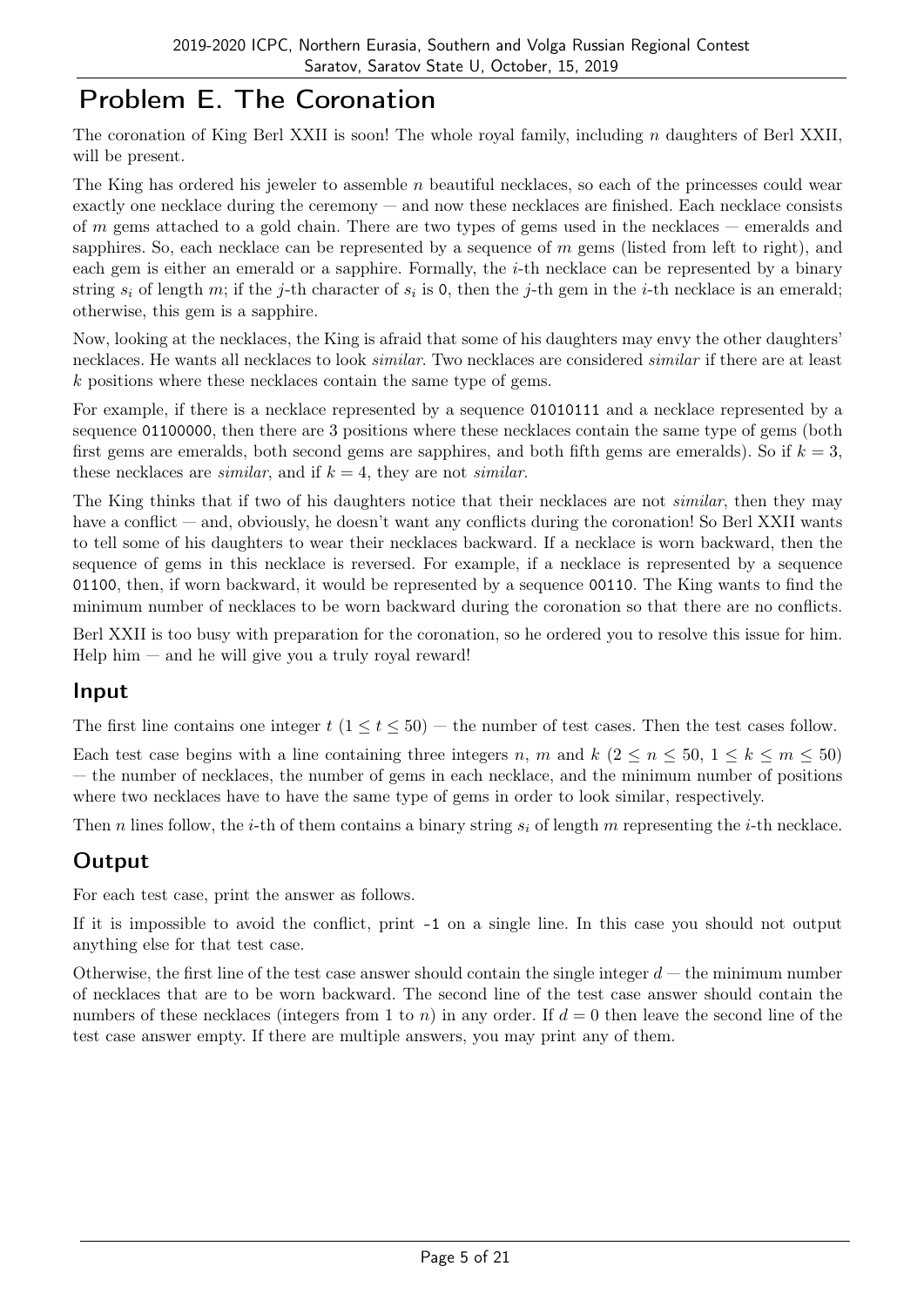| standard input | standard output     |
|----------------|---------------------|
| 5              | $\overline{2}$      |
| 5 7 2          | 13                  |
| 1010100        | $\mathbf{1}$        |
| 0010101        | $\mathsf{3}$        |
| 1111010        | $\mathsf{O}\xspace$ |
| 1000010        |                     |
| 0000101        | $-1$                |
| 693            | $\mathbf{1}$        |
| 011111110      | $\mathbf{1}$        |
| 100111000      |                     |
| 111100000      |                     |
| 000111111      |                     |
| 110100111      |                     |
| 111110111      |                     |
| 3 4 2          |                     |
| 0001           |                     |
| 1000           |                     |
| 0000           |                     |
| 3 4 4          |                     |
| 0001           |                     |
| 1000           |                     |
| 0000           |                     |
| 2 4 3          |                     |
| 0001           |                     |
| 1000           |                     |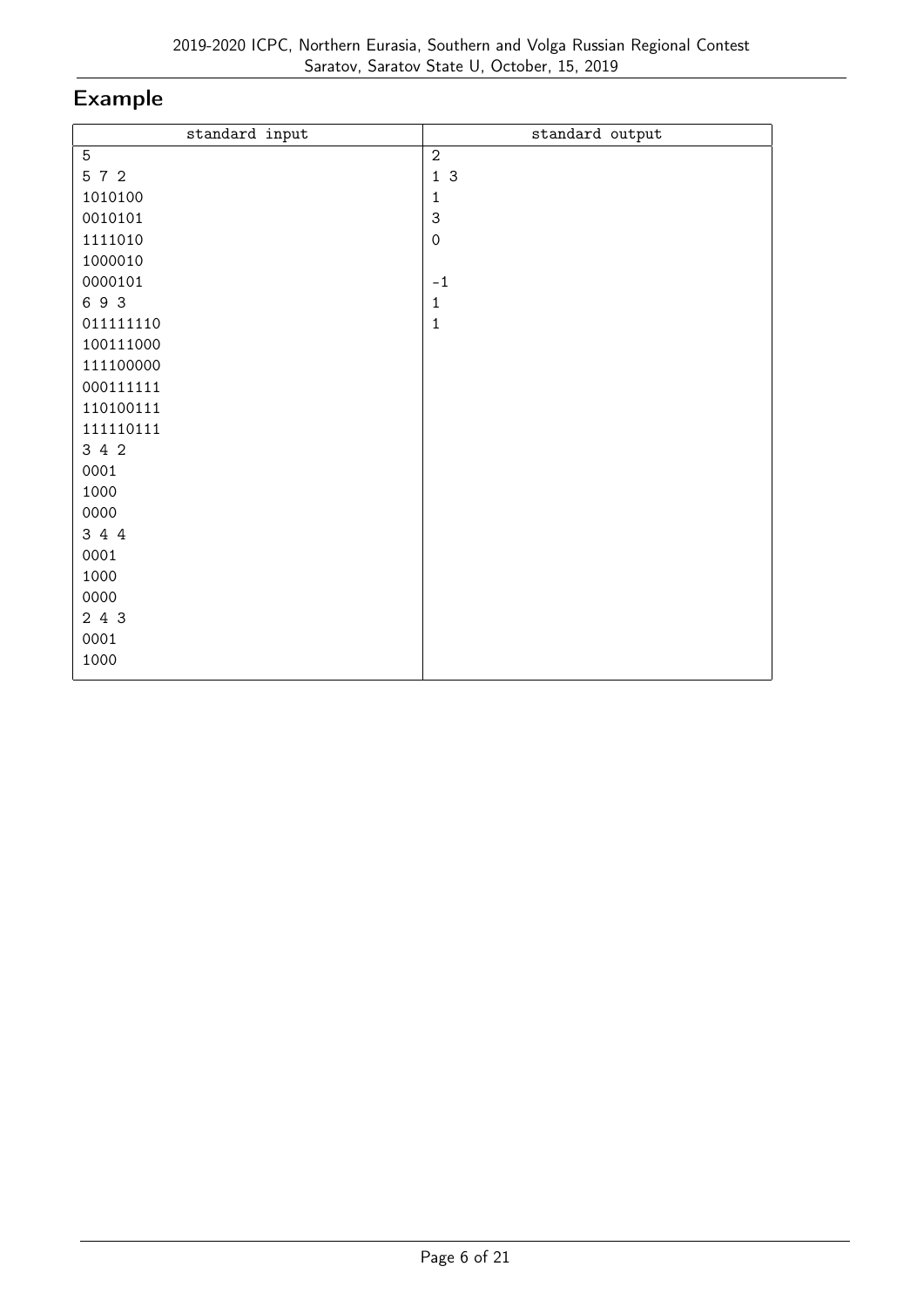# Problem F. Data Center

You are developing a project to build a new data center. The data center will be a rectangle with an area of exactly n square meters. Each side of the data center must be an integer.

Your goal is to minimize the impact of the external environment on the data center. For this reason, you want to minimize the length of the perimeter of the data center (that is, the sum of the lengths of its four sides).

What is the minimum perimeter of a rectangular data center with an area of exactly  $n$  square meters, if the lengths of all its sides must be integers?

### Input

The first and only line of the input contains an integer  $n (1 \le n \le 10^5)$ , where n is the area of the data center in square meters.

## **Output**

Print the required minimum perimeter in meters.

### Examples

| standard input | standard output |
|----------------|-----------------|
| 36             | 24              |
| -13            | 28              |
|                |                 |

### **Note**

In the first example, the required shape of the data center is  $6 \times 6$  square. Its area is 36 and the perimeter is  $6 + 6 + 6 + 6 = 24$ .

In the second example, the required shape of the data center is  $1 \times 13$  rectangle. Its area is 13 and the perimeter is  $1 + 13 + 1 + 13 = 28$ .

In the third example, the required shape of the data center is  $1 \times 1$  square. Its area is 1 and the perimeter is  $1 + 1 + 1 + 1 = 4$ .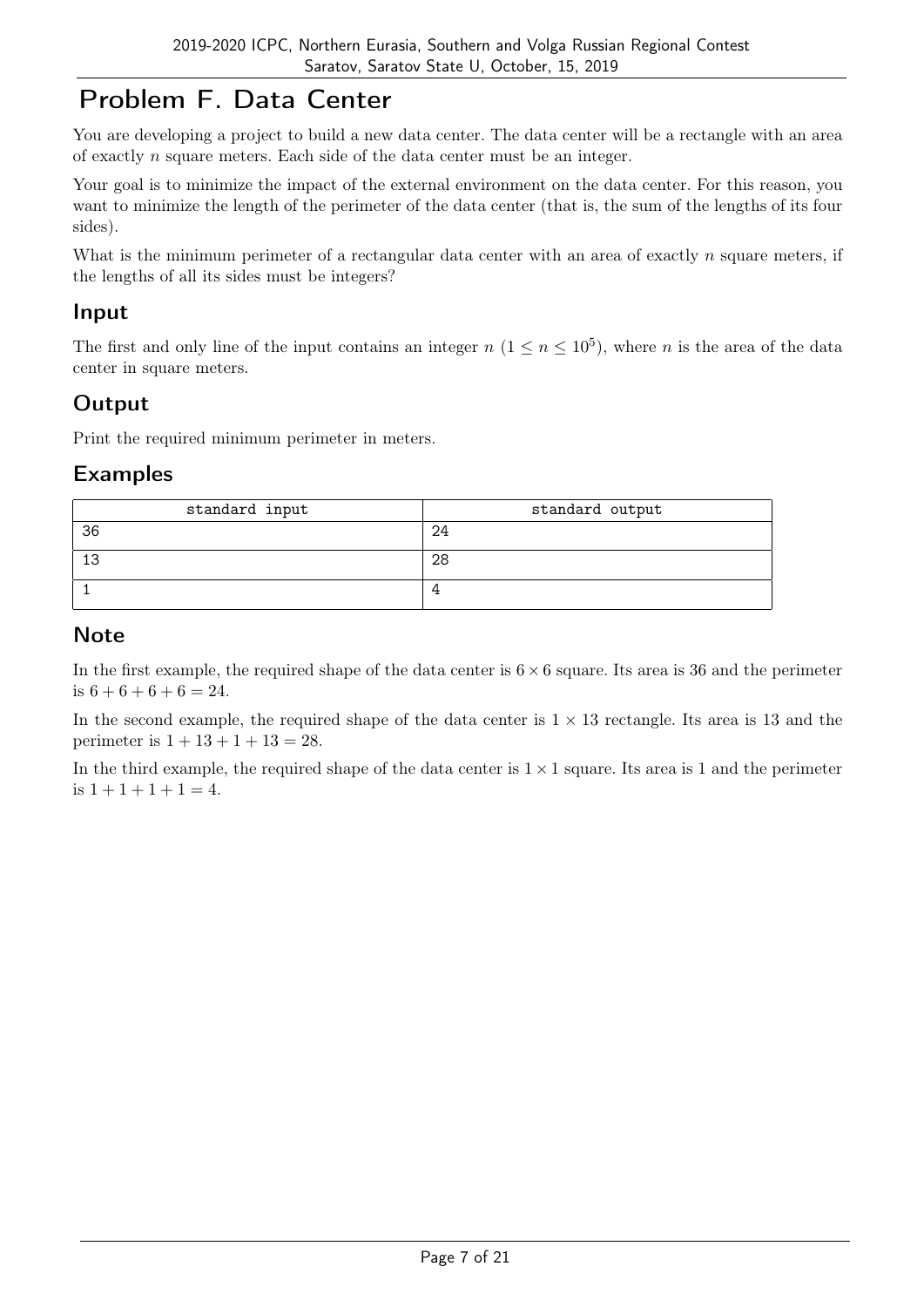# Problem G. Discarding Game

Eulampius has created a game with the following rules:

- there are two players in the game: a human and a computer;
- the game lasts for no more than n rounds. Initially both players have 0 points. In the j-th round the human gains  $a_j$  points, and the computer gains  $b_j$  points. The points are gained simultaneously;
- the game ends when one of the players gets  $k$  or more points. This player loses the game. If both players get  $k$  or more points simultaneously, both lose;
- if both players have less than k points after n rounds, the game ends in a tie;
- after each round the human can push the "Reset" button. If the human had  $x$  points, and the computer had y points before the button is pushed (of course,  $x < k$  and  $y < k$ ), then after the button is pushed the human will have  $x' = max(0, x - y)$  points, and the computer will have  $y' = max(0, y - x)$  points. E.g. the push of "Reset" button transforms the state  $(x = 3, y = 5)$  into the state  $(x' = 0, y' = 2)$ , and the state  $(x = 8, y = 2)$  into the state  $(x' = 6, y' = 0)$ .

Eulampius asked his friend Polycarpus to test the game. Polycarpus has quickly revealed that amounts of points gained by the human and the computer in each of  $n$  rounds are generated before the game and stored in a file. In other words, the pushes of the "Reset" button do not influence the values  $a_j$  and  $b_j$ , so sequences a and b are fixed and known in advance.

Polycarpus wants to make a plan for the game. He would like to win the game pushing the "Reset" button as few times as possible. Your task is to determine this minimal number of pushes or determine that Polycarpus cannot win.

#### Input

The first line of the input contains one integer  $t$  ( $1 \le t \le 10000$ ) — the number of test cases. Then the test cases follow.

The first line of each test case contains two integers n and  $k$   $(1 \le n \le 2 \cdot 10^5, 2 \le k \le 10^9)$  - the maximum possible number of rounds in the game and the number of points, after reaching which a player loses, respectively.

The second line of each test case contains n integers  $a_1, a_2, \ldots, a_n$   $(1 \le a_j \le k)$ , where  $a_j$  is the amount of points the human gains in the  $j$ -th round.

The third line of each test case contains n integers  $b_1, b_2, \ldots, b_n$  ( $1 \leq b_i < k$ ), where  $b_i$  is the amount of points the computer gains in the j-th round.

The sum of n over all test cases in the input does not exceed  $2 \cdot 10^5$ .

### Output

Print the answers for all test cases in the order they appear in the input.

If Polycarpus cannot win the game, then simply print one line "-1" (without quotes). In this case, you should not output anything else for that test case. Otherwise, the first line of the test case answer should contain one integer  $d$  — the minimum possible number of "Reset" button pushes, required to win the game. The next line should contain d distinct integers  $r_1, r_2, \ldots, r_d$   $(1 \leq r_i < n)$  — the numbers of rounds, at the end of which Polycarpus has to press the "Reset" button, in arbitrary order. If  $d = 0$  then either leave the second line of the test case answer empty, or do not print the second line at all.

If there are several possible solutions, print any of them.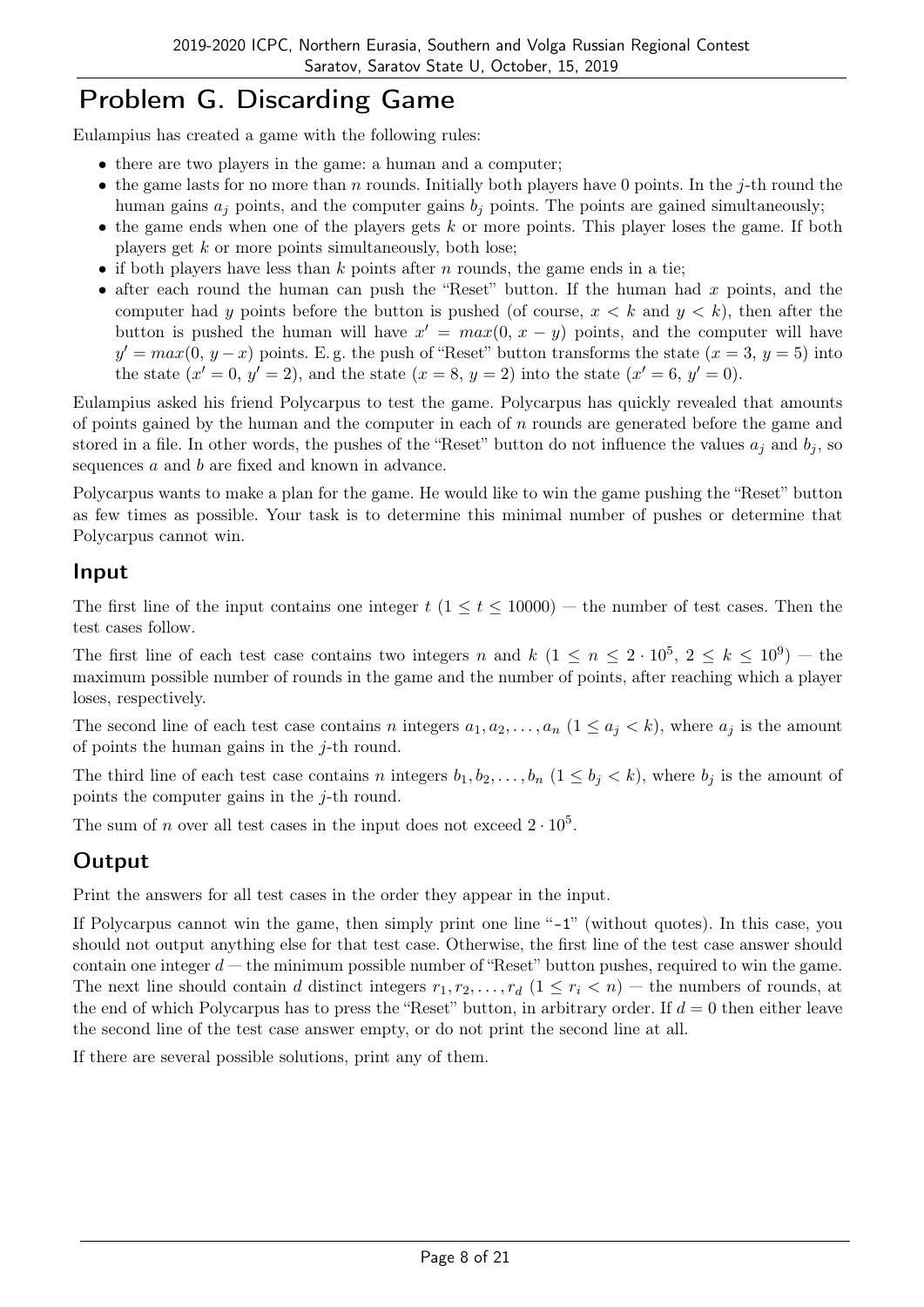| standard input        | standard output |
|-----------------------|-----------------|
| 3                     | $\Omega$        |
| 4 17                  |                 |
| 1 3 5 7               | 2               |
| 3579                  | 2 4             |
| 11 17                 | $-1$            |
| 5 2 8 2 4 6 1 2 7 2 5 |                 |
| 4 6 3 3 5 1 7 4 2 5 3 |                 |
| 6 17                  |                 |
| 6 1 2 7 2 5           |                 |
| 174253                |                 |

### **Note**

In the second test case, if the human pushes the "Reset" button after the second and the fourth rounds, the game goes as follows:

- 1. after the first round the human has  $5$  points, the computer  $-4$  points;
- 2. after the second round the human has  $7$  points, the computer  $-10$  points;
- 3. the human pushes the "Reset" button and now he has 0 points and the computer  $-3$  points;
- 4. after the third round the human has  $8$  points, the computer  $-6$  points;
- 5. after the fourth round the human has 10 points, the computer  $-9$  points;
- 6. the human pushes "Reset" button again, after it he has  $1$  point, the computer  $-0$  points;
- 7. after the fifth round the human has  $5$  points, the computer  $-5$  points;
- 8. after the sixth round the human has 11 points, the computer  $-6$  points;
- 9. after the seventh round the human has  $12$  points, the computer  $-13$  points;
- 10. after the eighth round the human has  $14$  points, the computer  $-17$  points;
- 11. the human wins, as the computer has  $k$  or more points and the human  $-$  strictly less than  $k$  points.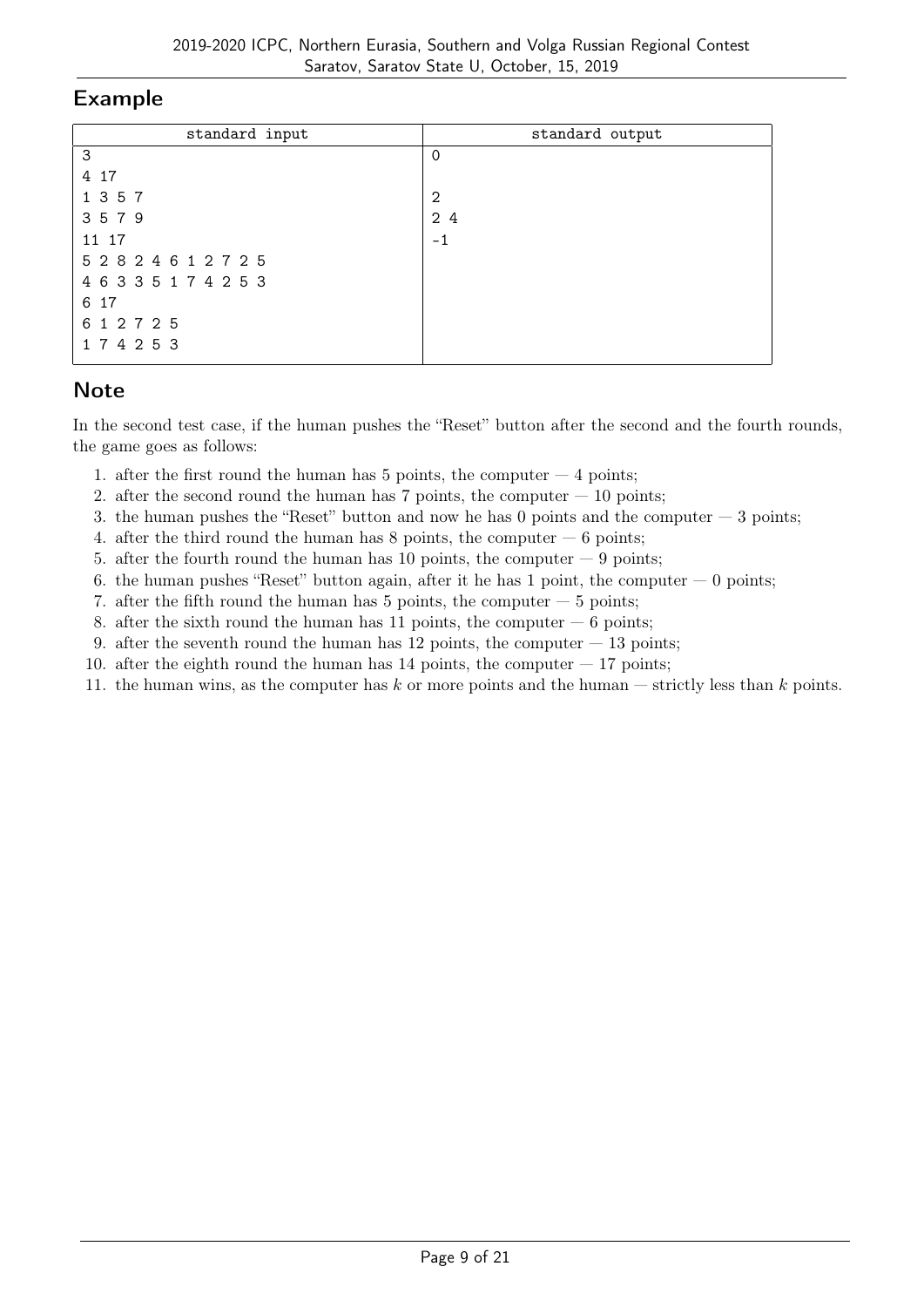# Problem H. Happy Birthday

You have a set of birthday cake candles. Each of such candles represents a digit between 0 and 9, inclusive.



Example of birthday cake candles.

Let's denote the candle representing the digit  $d$  as  $d$ -candle.

Your set contains  $c_0$  instances of 0-candles,  $c_1$  instances of 1-candles and so on. So, the total number of candles is  $c_0 + c_1 + \cdots + c_9$ .

These digits are needed to wish your cat a happy birthday. For each birthday, starting with the first, you want to compose the age of the cat using the digits from the set.

Since you light candles for a very short time, candles don't have time to burn out. For this reason you can reuse candles an arbitrary number of times (therefore your set of candles never changes).

For example, if you have one instance of each digit (i.e.  $c_0 = c_1 = \cdots = c_9 = 1$ ), you can compose any number from 1 to 10 using this set, but you cannot compose 11.

You have to determine the first birthday, on which you cannot compose the age of the cat using the candles from your set. In other words, find the minimum number y such that all numbers from 1 to  $y - 1$ can be composed by digits from your set, but y cannot be composed.

#### Input

The first line contains an integer  $t$   $(1 \le t \le 10^4)$  – the number of test cases in the input.

The only line of each test case contains ten integer numbers  $c_0, c_1, \ldots, c_9$   $(0 \le c_i \le 10^5)$  – the number of 0-candles, 1-candles, 2-candles and so on.

It is guaranteed that the sum of all  $c_i$  in the input does not exceed  $10^6$ .

### **Output**

For each test case, output one integer in single line  $-$  the minimum age which cannot be composed by candles from your set. Please note that the age can be quite large (it may exceed the standard 64-bit integer types in your programming language).

| standard input      | standard output |
|---------------------|-----------------|
|                     |                 |
| 1 1 1 1 1 1 1 1 1 1 |                 |
| 0 0 1 1 2 2 3 3 4 4 | ╺               |
| 1 2 1 2 1 3 1 0 0 0 | 10              |
| 0 1 2 1 4 3 1 1 2 1 |                 |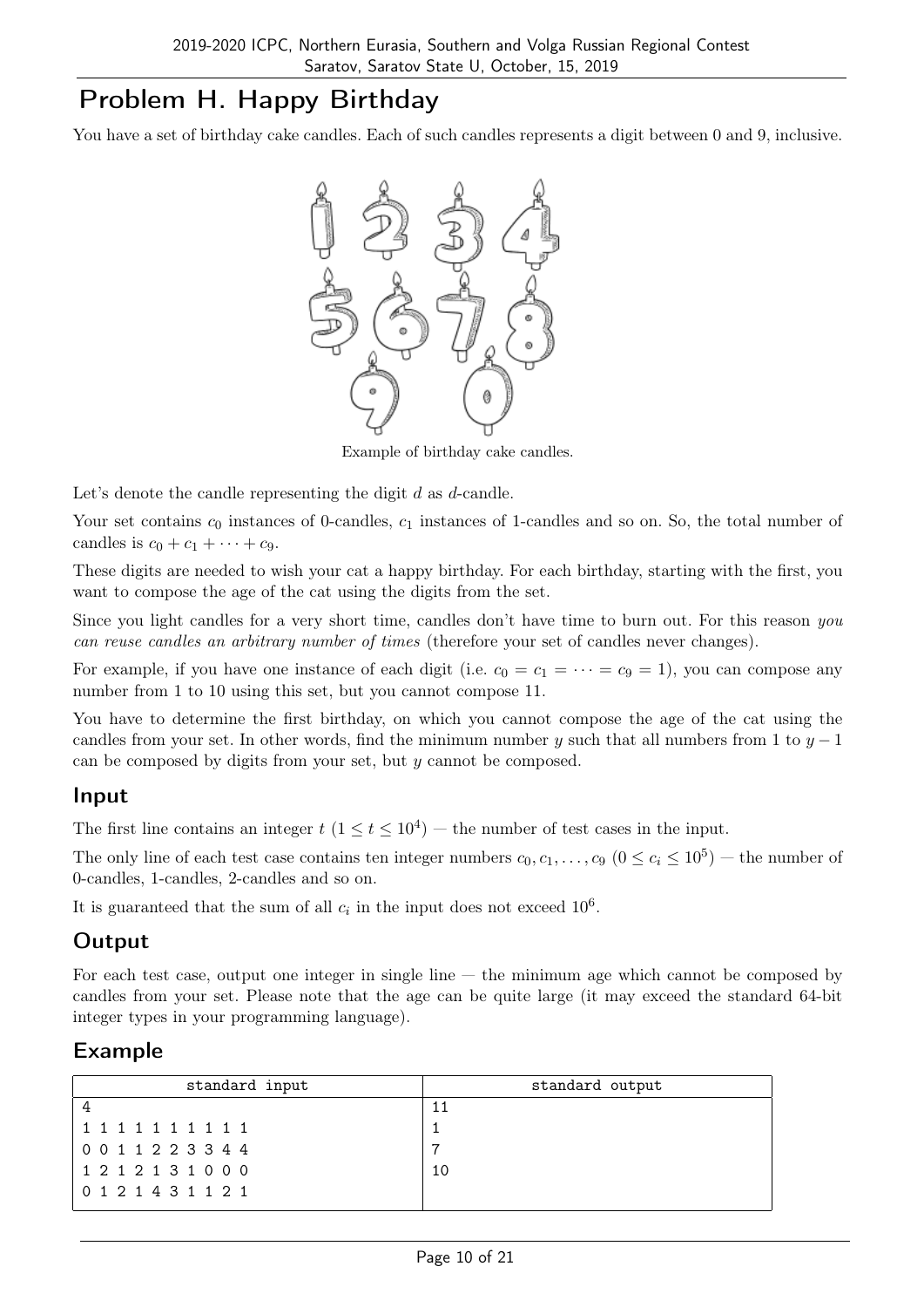# Problem I. Show Must Go On

The director of the famous dance show plans a tour. It is already decided that the tour will consist of up to *m* concerts.

There are n dancers in the troupe. Each dancer is characterized by her awkwardness: the awkwardness of the *i*-th dancer is equal to  $a_i$ .

The director likes diversity. For this reason, each concert will be performed by a different set of dancers. A dancer may perform in multiple concerts. For example, it is possible that a set of dancers performs in one concert and a subset of this set of dancers performs in another concert. The only constraint is that the same set of dancers cannot perform twice.

The director prefers the set with larger number of dancers over the set with smaller number of dancers. If two sets consist of the same number of dancers, then the director prefers the one which has smaller sum of awkwardness of dancers. If two sets of dancers are equal in size and total awkwardness, then the director does not have a preference which one is better.

A marketing study shows that viewers are not ready to come to a concert if the total awkwardness of all the dancers performing in the concert is greater than  $k$ .

The director wants to find the best plan for m concerts. He thinks to write down all possible sets of dancers; then get rid of the sets with total awkwardness greater than  $k$ . The remaining sets of dancers will be sorted according to his preference. The most preferred set of dancers will give the first concert, the second preferred set – the second concert and so on until the  $m$ -th concert. If it turns out that the total number of valid sets is less than  $m$ , then the total number of concerts will be equal to the number of valid sets.

It turns out that the director delegated finding the plan to you! Please, notice that there might be several acceptable plans due to the fact that the director does not have a preference over sets of dancers with the same size and total awkwardness. In this case any of these plans is good enough. For each concert find the number of dancers and the total awkwardness of the set performing. Also, for the last concert find its set of dancers.

### Input

The first line contains one integer  $t$   $(1 \le t \le 10^5)$  — the number of test cases in the input. Then the test cases follow.

Each test case begins with a line containing three integers n, k and m  $(1 \le n \le 10^6, 1 \le k \le 10^{18},$  $1 \leq m \leq 10^6$  – the total number of dancers, the maximum acceptable awkwardness of a set of dancers and the maximum number of concerts, respectively.

The following line contains n integers  $a_1, a_2, \ldots, a_n$   $(1 \le a_i \le 10^{12})$ , where  $a_i$  is the awkwardness of the i-th dancer.

The sum of the values of n over all test cases in the input does not exceed  $10^6$ . Similarly, the sum of the values of m over all test cases in the input does not exceed  $10^6$ .

## **Output**

Print the answers to all test cases in the input.

If the troupe cannot give concerts at all, then simply print one line "0". In this case, you should not print anything else.

If the troupe gives a positive number of concerts  $r(r)$  is equal to the minimum of m and the total number of valid sets), then first print the value of r, then r lines: the j-th line should contain two integers  $s_i$  and  $t_i$  — the number of dancers in the j-th concert and the total awkwardness of the dancers performing in the j-th concert. Complete the output to a test case with a line that describes the last set: print exactly  $s_r$  distinct integers from 1 to  $n-$  the numbers of the dancers who will perform at the r-th (last) concert, in any order. If there are several answers, print any of them.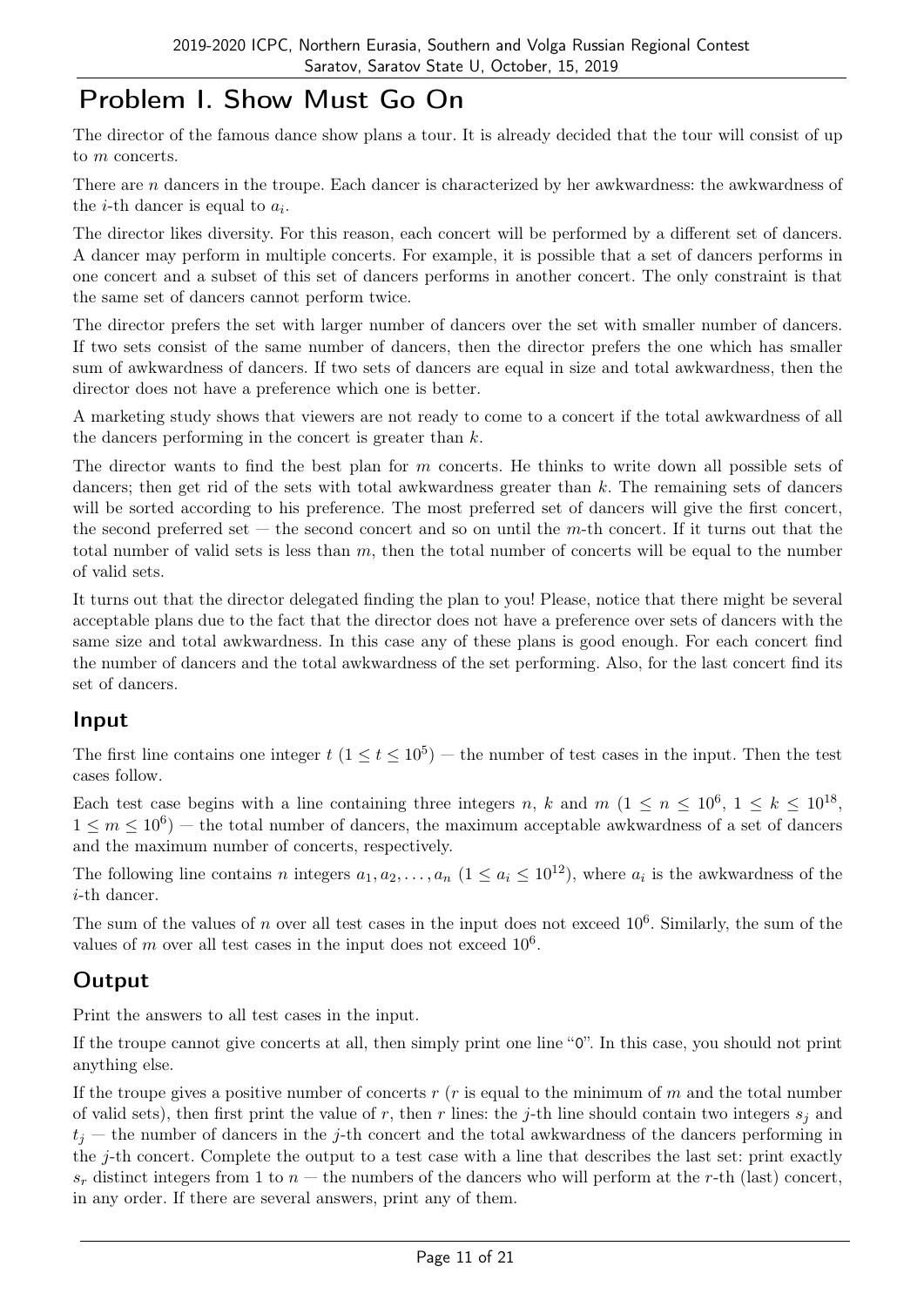| standard input | standard output           |
|----------------|---------------------------|
| $\mathsf 3$    | 10                        |
| 7 13 10        | 5 1 2                     |
| 3 1 5 1 8 2 13 | 4 7                       |
| 2 10 1         | 49                        |
| 12 12          | 4 10                      |
| 3 32 100000    | 4 11                      |
| $2\,$ 1 $\,$ 5 | 4 11                      |
|                | 4 12                      |
|                | 4 13                      |
|                | 3<br>$\overline{4}$       |
|                | 35                        |
|                | 241                       |
|                | $\mathbf 0$               |
|                | $\overline{7}$            |
|                | 38                        |
|                | 2 3                       |
|                | 26                        |
|                | 2 <sub>7</sub>            |
|                | $1\quad1$                 |
|                | $1\quad2$                 |
|                | $1\overline{5}$           |
|                | $\ensuremath{\mathsf{3}}$ |
|                |                           |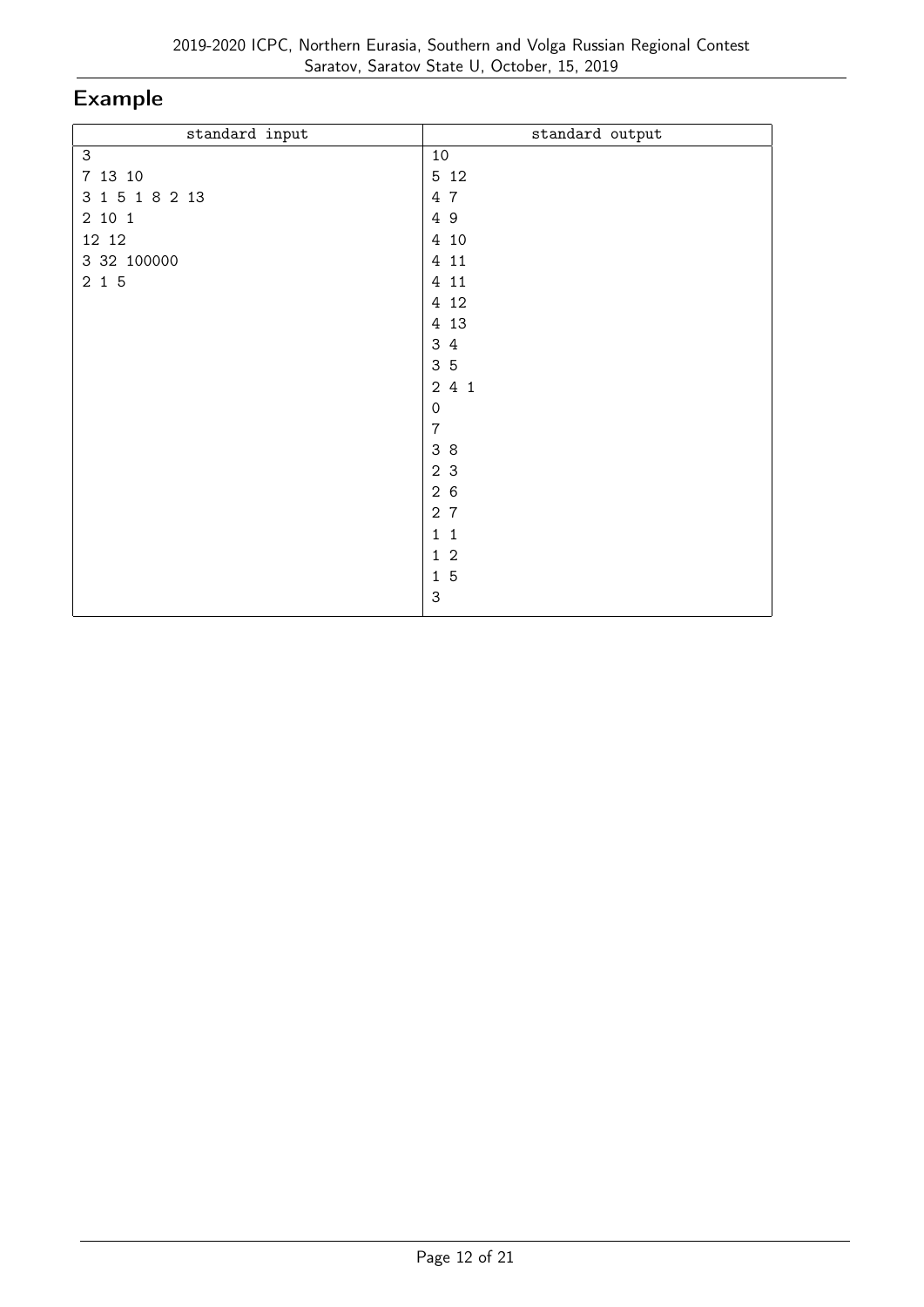## Problem J. The Parade

The Berland Army is preparing for a large military parade. It is already decided that the soldiers participating in it will be divided into k rows, and all rows will contain the same number of soldiers.

Of course, not every arrangement of soldiers into  $k$  rows is suitable. Heights of all soldiers in the same row should not differ by more than 1. The height of each soldier is an integer between 1 and  $n$ .

For each possible height, you know the number of soldiers having this height. To conduct a parade, you have to choose the soldiers participating in it, and then arrange all of the chosen soldiers into k rows so that both of the following conditions are met:

- each row has the same number of soldiers,
- no row contains a pair of soldiers such that their heights differ by 2 or more.

Calculate the maximum number of soldiers who can participate in the parade.

#### Input

The first line contains one integer  $t$  ( $1 \le t \le 10000$ ) — the number of test cases. Then the test cases follow.

Each test case begins with a line containing two integers n and k  $(1 \le n \le 30000, 1 \le k \le 10^{12})$  – the number of different heights of soldiers and the number of rows of soldiers in the parade, respectively.

The second (and final) line of each test case contains n integers  $c_1, c_2, \ldots, c_n$  ( $0 \le c_i \le 10^{12}$ ), where  $c_i$ is the number of soldiers having height  $i$  in the Berland Army.

It is guaranteed that the sum of n over all test cases does not exceed 30000.

#### **Output**

For each test case, print one integer — the maximum number of soldiers that can participate in the parade.

#### Example

| standard input              | standard output |
|-----------------------------|-----------------|
| 5                           | 16              |
| 3 4                         | 100             |
| 7 1 13                      | 99              |
| $1\quad1$                   | 2000000000000   |
| 100                         | 13              |
| 1 <sub>3</sub>              |                 |
| 100                         |                 |
| 2 <sub>1</sub>              |                 |
| 1000000000000 1000000000000 |                 |
| 4 <sub>1</sub>              |                 |
| 10 2 11 1                   |                 |

#### **Note**

Explanations for the example test cases:

- 1. the heights of soldiers in the rows can be:  $[3, 3, 3, 3]$ ,  $[1, 2, 1, 1]$ ,  $[1, 1, 1, 1]$ ,  $[3, 3, 3, 3]$  (each list represents a row);
- 2. all soldiers can march in the same row;
- 3. 33 soldiers with height 1 in each of 3 rows;
- 4. all soldiers can march in the same row;
- 5. all soldiers with height 2 and 3 can march in the same row.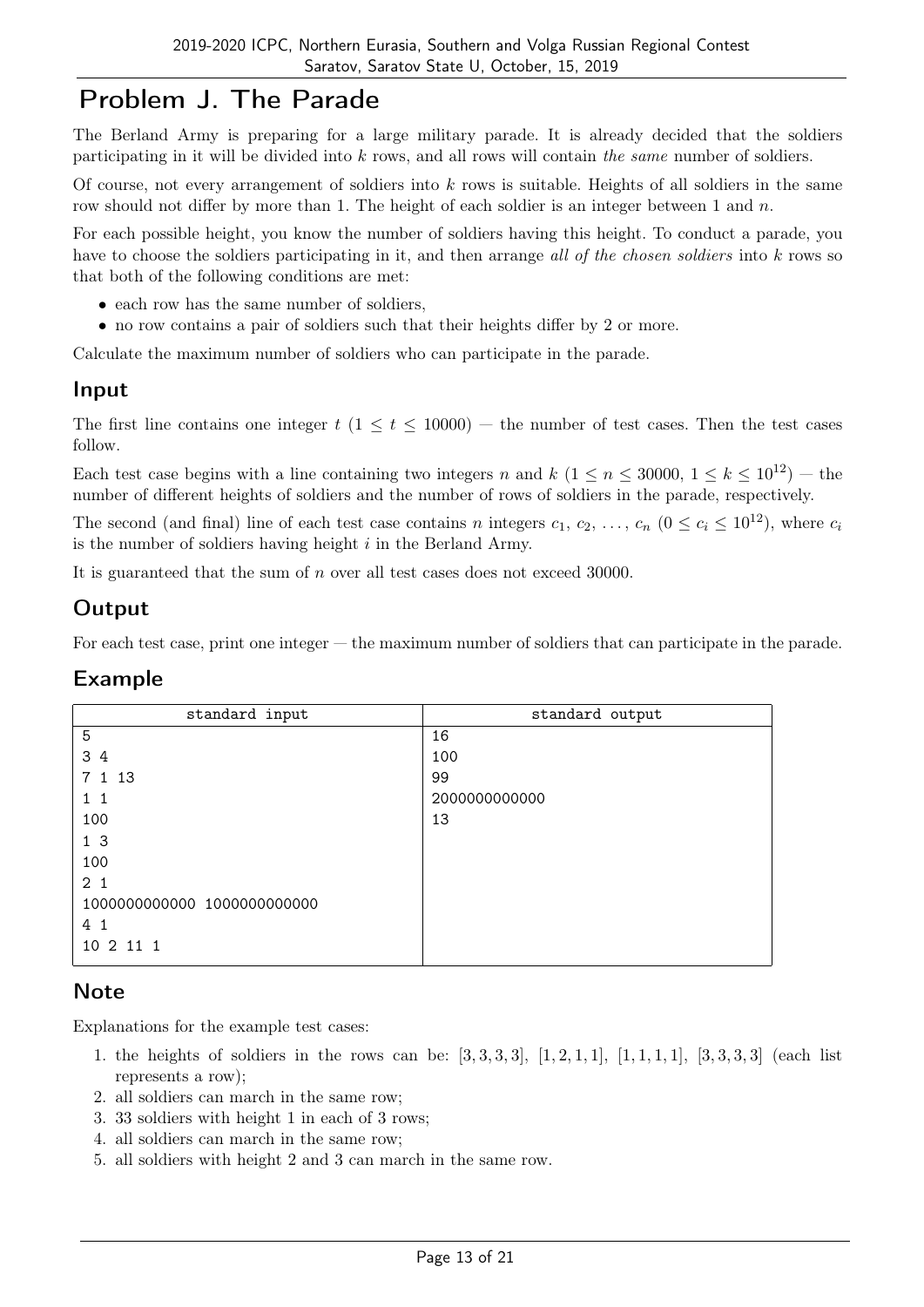# Problem K. Projectors

There are n lectures and m seminars to be conducted today at the Faculty of Approximate Sciences. The *i*-th lecture starts at  $a_i$  and ends at  $b_i$  (formally, time of the lecture spans an interval  $[a_i, b_i)$ , the right bound is exclusive). The j-th seminar starts at  $p_i$  and ends at  $q_i$  (similarly, time of the seminar spans an interval  $[p_i, q_i]$ , the right bound is exclusive).

There are x HD-projectors numbered from 1 to x and y ordinary projectors numbered from  $x + 1$  to  $x + y$ available at the faculty. Projectors should be distributed in such a way that:

- an HD-projector is used in each lecture;
- some projector (ordinary or HD) is used in each seminar;
- a projector (ordinary or HD) can only be used in one event at the same moment of time;
- if a projector is selected for an event, it is used there for the whole duration of the event;
- a projector can be reused in some following event, if it starts not earlier than current event finishes.

You are to find such distribution of projectors, if it exists.

Again, note that the right bound of the event's time range is not inclusive: if some event starts exactly when another event finishes, the projector can be reused (suppose that it is instantly transported to the location of the event).

#### Input

The first line contains an integer  $t$  ( $1 \le t \le 300$ ) — the number of test cases.

Each test case starts with a line containing four integers  $n, m, x, y$  ( $0 \leq n, m, x, y \leq 300; n + m > 0$ ,  $x + y > 0$  – the number of lectures, the number of seminars, the number of HD projectors and the number of ordinary projectors, respectively.

The next n lines describe lectures. Each line contains two integers  $a_i$ ,  $b_i$   $(1 \le a_i < b_i \le 10^6)$  – the start time (inclusive) and finish time (exclusive) of the  $i$ -th lecture.

The next m lines describe seminars. Each line contains two integers  $p_j$ ,  $q_j$   $(1 \leq p_j < q_j \leq 10^6)$  – the start time (inclusive) and finish time (exclusive) of the j-th seminar.

## **Output**

For each test case, print YES if it is possible to distribute projectors in order to meet all requirements, or NO otherwise.

In case of positive answer, output one additional line containing  $n+m$  integers. The first n integers should be not less than 1 and not greater than  $x$ , and the *i*-th of them should be the index of HD projector used in the *i*-th lecture. The last m integers should be not less than 1 and not greater than  $x + y$ , and the *j*-th of them should be the index of projector used in the  $j$ -th seminar. If there are multiple answers, print any of them.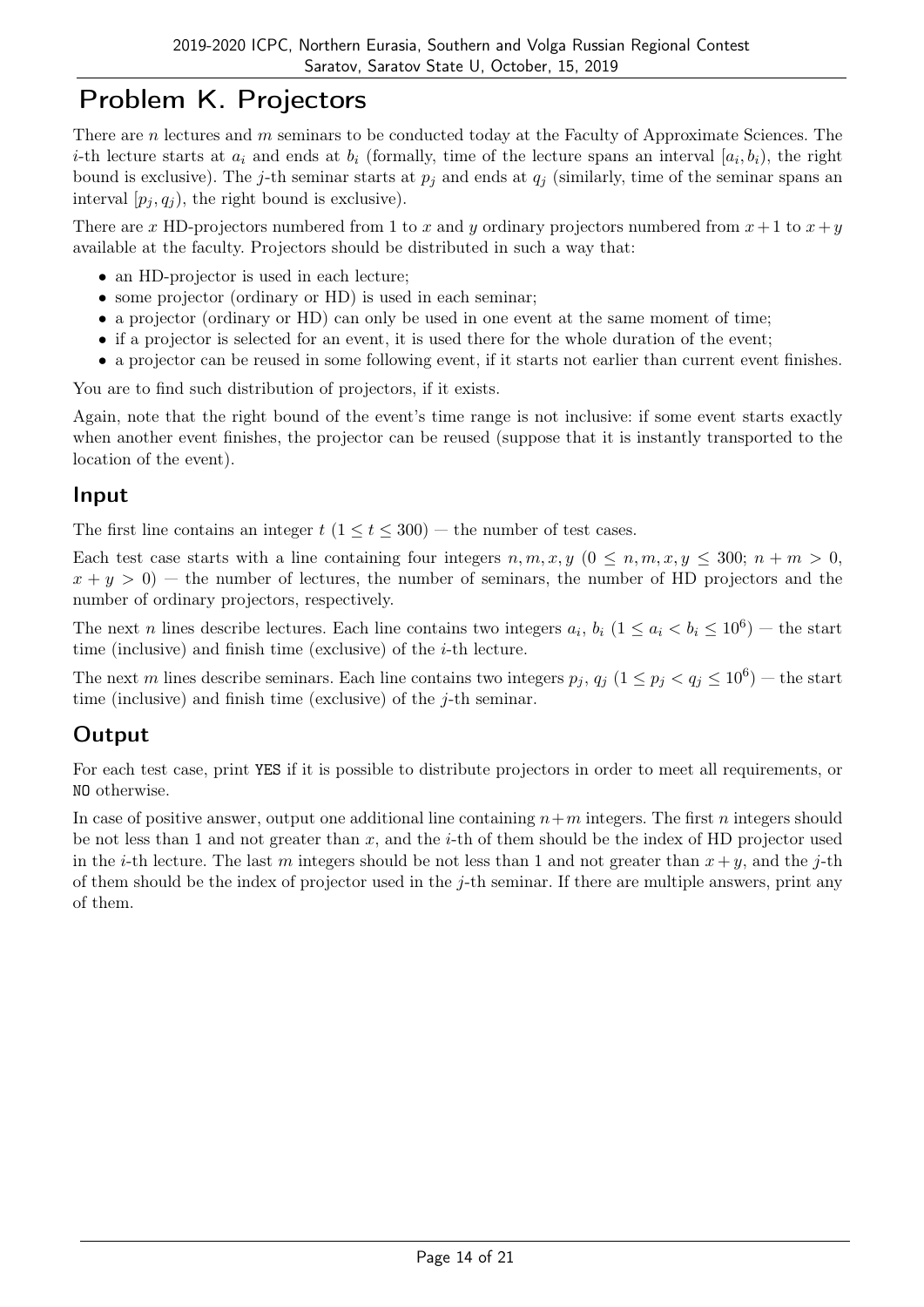| standard input | standard output |
|----------------|-----------------|
| $\overline{2}$ | <b>YES</b>      |
| 2 2 2 2        | 2 1 4 3         |
| 15             | <b>YES</b>      |
| 2 5            | $2\quad1$       |
| 15             |                 |
| 14             |                 |
| 2 0 2 10       |                 |
| 13             |                 |
| 13             |                 |
| 3              | YES             |
| 1 2 1 1        | 121             |
| 3 4            | NO              |
| 2 4            | YES             |
| 13             | $\mathbf 1$     |
| 3 4 2 3        |                 |
| 5 7            |                 |
| 13             |                 |
| 17             |                 |
| 4 8            |                 |
| 2 5            |                 |
| 16             |                 |
| 28             |                 |
| 0 1 1 0        |                 |
| 1 1000000      |                 |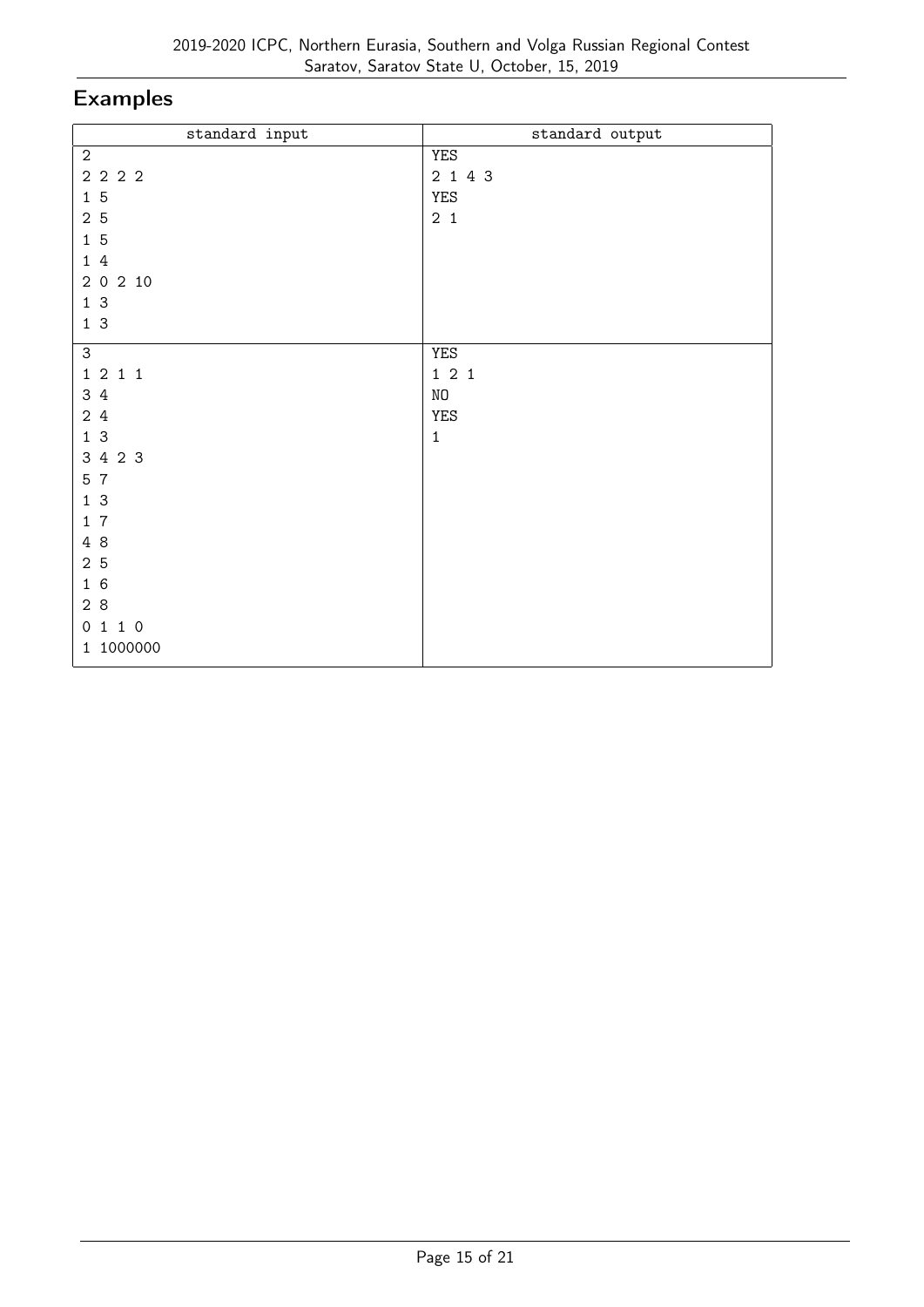# Problem L. Divide The Students

A group of students has recently been admitted to the Faculty of Computer Sciences at the Berland State University. Now the programming teacher wants to divide them into three subgroups for practice sessions.

The teacher knows that a lot of programmers argue which language is the best. The teacher doesn't want to hear any arguments in the subgroups, so she wants to divide the students into three subgroups so that no pair of students belonging to the same subgroup want to argue.

To perform this division, the teacher asked each student which programming language he likes. There are a students who answered that they enjoy Assembler, b students stated that their favourite language is Basic, and c remaining students claimed that  $C++$  is the best programming language — and there was a large argument between Assembler fans and C++ fans.

Now, knowing that Assembler programmers and C++ programmers can start an argument every minute, the teacher wants to divide the students into three subgroups so that every student belongs to exactly one subgroup, and there is no subgroup that contains at least one Assembler fan and at least one  $C++$ fan. Since teaching a lot of students can be difficult, the teacher wants the size of the largest subgroup to be minimum possible.

Please help the teacher to calculate the minimum possible size of the largest subgroup!

#### Input

The first line contains one integer  $t$  (1  $\leq t \leq 5$ ) — the number of test cases in the input. Then test cases follow.

Each test case consists of one line containing three integers a, b and  $c$  ( $1 \le a, b, c \le 1000$ ) — the number of Assembler fans, Basic fans and C++ fans, respectively.

### **Output**

For each test case print one integer — the minimum size of the largest subgroup if the students are divided in such a way that there is no subgroup that contains at least one Assembler fan and at least one  $C++$ fan simultaneously.

| standard input | standard output |
|----------------|-----------------|
| 5              | 5               |
| 3 5 7          | 6               |
| 484            | 13              |
| 13 10 13       | 1000            |
| 1000 1000 1000 | 14              |
| 13 22 7        |                 |
| 5              | 3               |
| 1 3 4          | 667             |
| 1000 1000 1    | 3               |
| 4 1 2          | 517             |
| 325 226 999    | 769             |
| 939 861 505    |                 |

### Examples

## Note

Explanation of the answers for the example 1:

- 1. The first subgroup contains 3 Assembler fans and 2 Basic fans, the second subgroup  $-5$  C++ fans, the third subgroup  $-2$  C++ fans and 3 Basic fans.
- 2. The first subgroup contains 4 Assembler fans, the second subgroup 6 Basic fans, the third subgroup  $-2$  Basic fans and 4 C++ fans.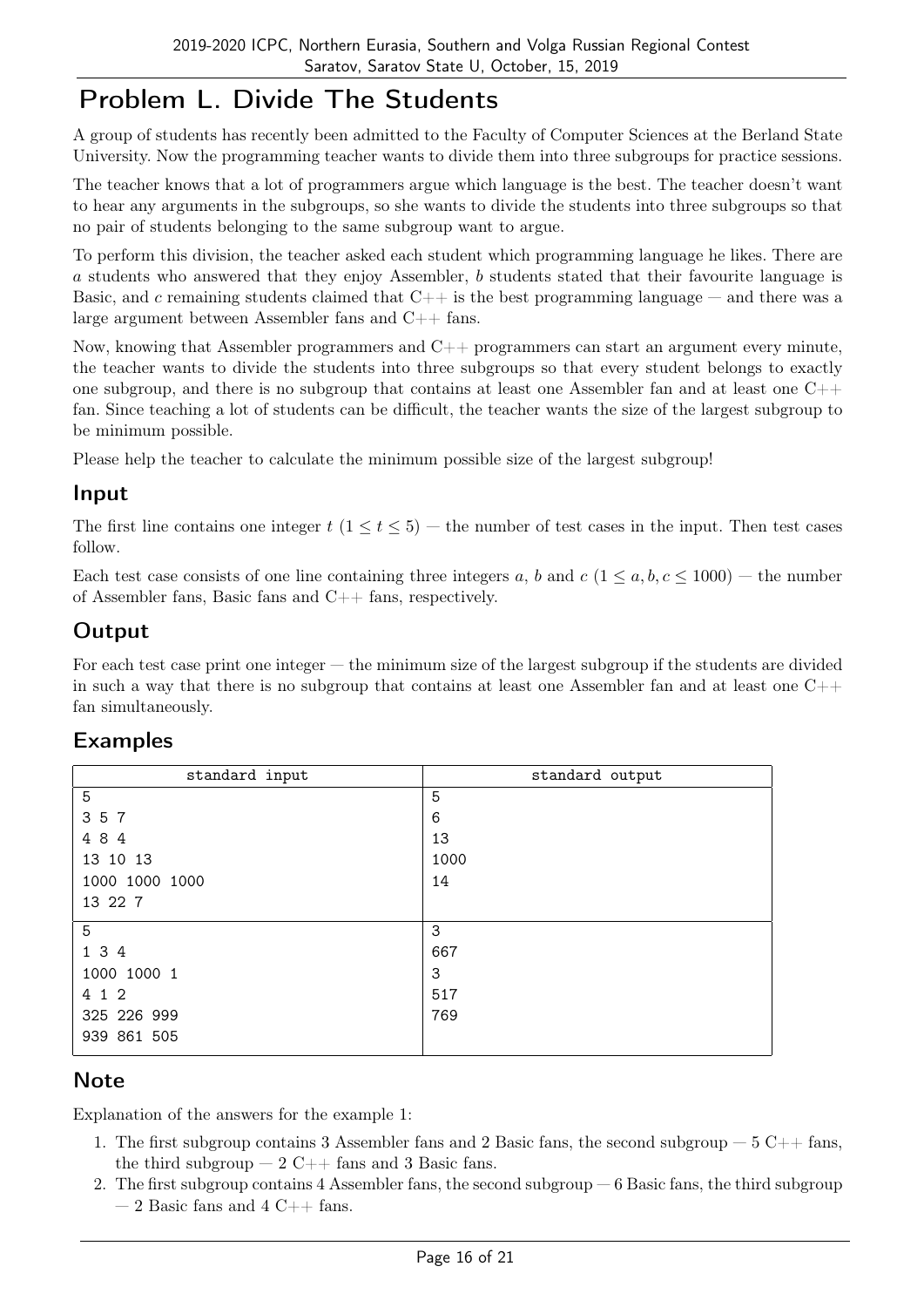- 3. The first subgroup contains all Assembler fans, the second subgroup all Basic fans, the third  $subgroup - all C++ fans.$
- 4. The first subgroup contains all Assembler fans, the second subgroup all Basic fans, the third  $subgroup - all C++ fans.$
- 5. The first subgroup contains 12 Assembler fans and 2 Basic fans, the second subgroup 1 Assembler fan and 13 Basic fans, the third subgroup  $-7$  Basic fans and  $7$  C++ fans.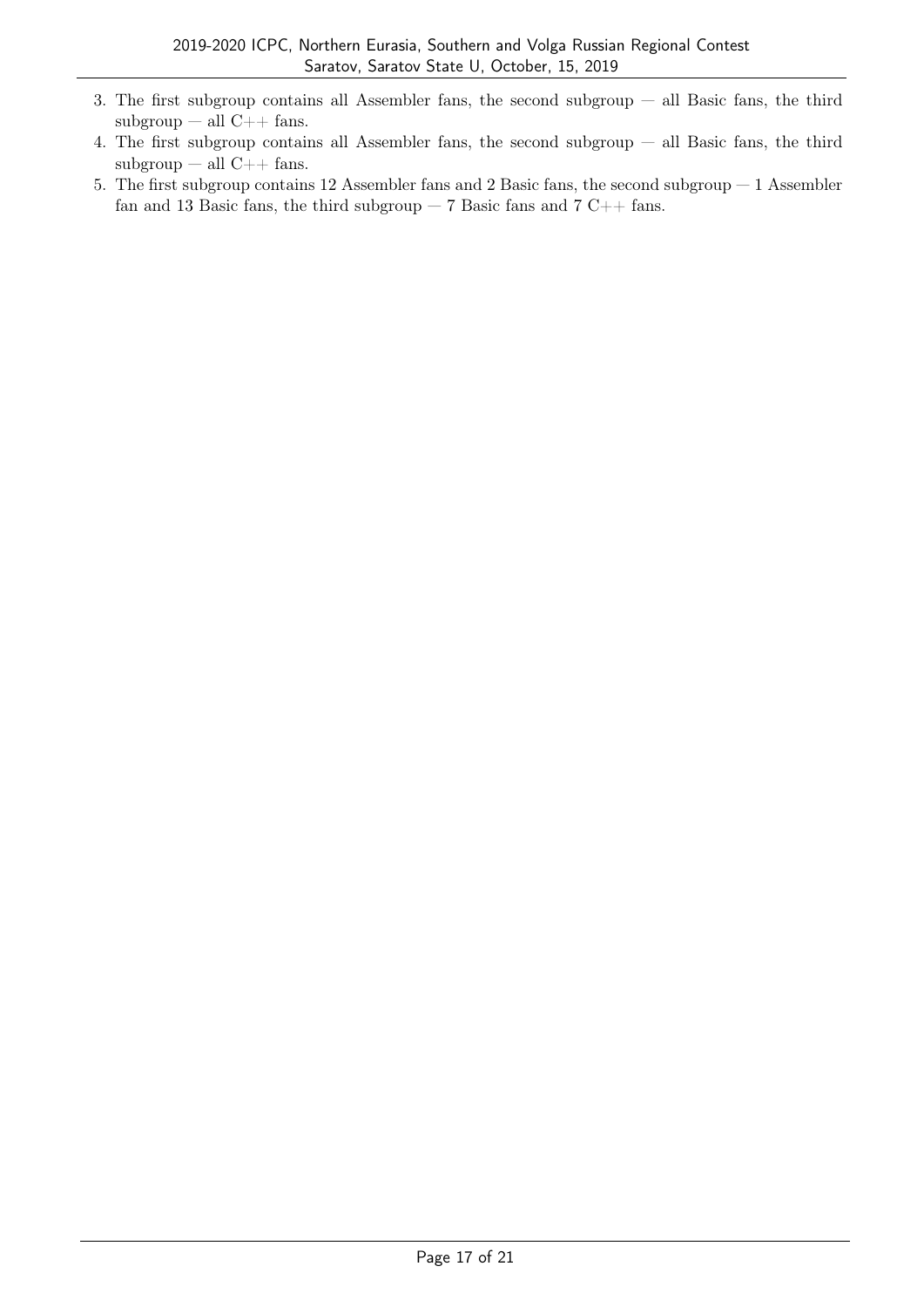# Problem M. SmartGarden

Berland Gardeners United Inc. hired you for the project called "SmartGarden". The main feature of this project is automatic garden watering.

Formally the garden can be represented as a square of  $n \times n$  cells with rows numbered 1 to n from top to bottom and columns numbered 1 to  $n$  from left to right. Each cell of the garden contains either a plant or a slab.

It's known that slabs are located on the main diagonal of the matrix representing the garden, and in the cells that are below the main diagonal and share a side with at least one cell of the main diagonal. All the remaining cells of the garden are filled with plants.

|   | ⇙<br>450 |      |           |
|---|----------|------|-----------|
|   |          |      | 翁         |
|   |          | ৻ৣড় | <b>ेड</b> |
|   | ◈        | ৻ৣড় | 癸         |
| ∕ | ⋇        | ৻ৣড় | ৻ৣ        |

Example of the garden for  $n = 5$ .

During implementation of the project you created a smart robot that takes a list of commands as an input, which are processed one by one. Each command contains:

- a list of horizontal lines (rows in the matrix representing the garden);
- a list of vertical lines (columns in the matrix representing the garden).

While executing each command robot waters only cells in the intersection of specified rows and specified columns. So, if you specify r rows and c columns, then exactly  $r \cdot c$  cells will be watered.

In the demo for the customer you have tuned robot in such a way that it waters all the garden. To do that you prepared a single command containing all  $n$  rows and all  $n$  columns.

Unfortunately, 5 hours before the demo for your customer it turned out that the CEO of Berland Gardeners United Inc. was going to take part in it. Moreover, most probably he will be standing on a garden slab during the demo!

Now you need to create a list of commands for the robot so that it waters all the plants and doesn't water any cell containing a slab. Since it's only a beta version of "SmartGarden", the total number of commands shouldn't exceed 50.

Create a program that, for a given size of the garden, will find a list of no more than 50 commands that allow the robot to water all the plants in the garden without watering the slabs. It is allowed to water a plant several times.

#### Input

The first and the only line of the input contains a single integer  $n (2 \leq n \leq 5000)$ , where n is the size of the garden.

### Output

In the first line print the total number of commands for the robot  $k$  ( $1 \leq k \leq 50$ ). In the next  $2 \cdot k$  lines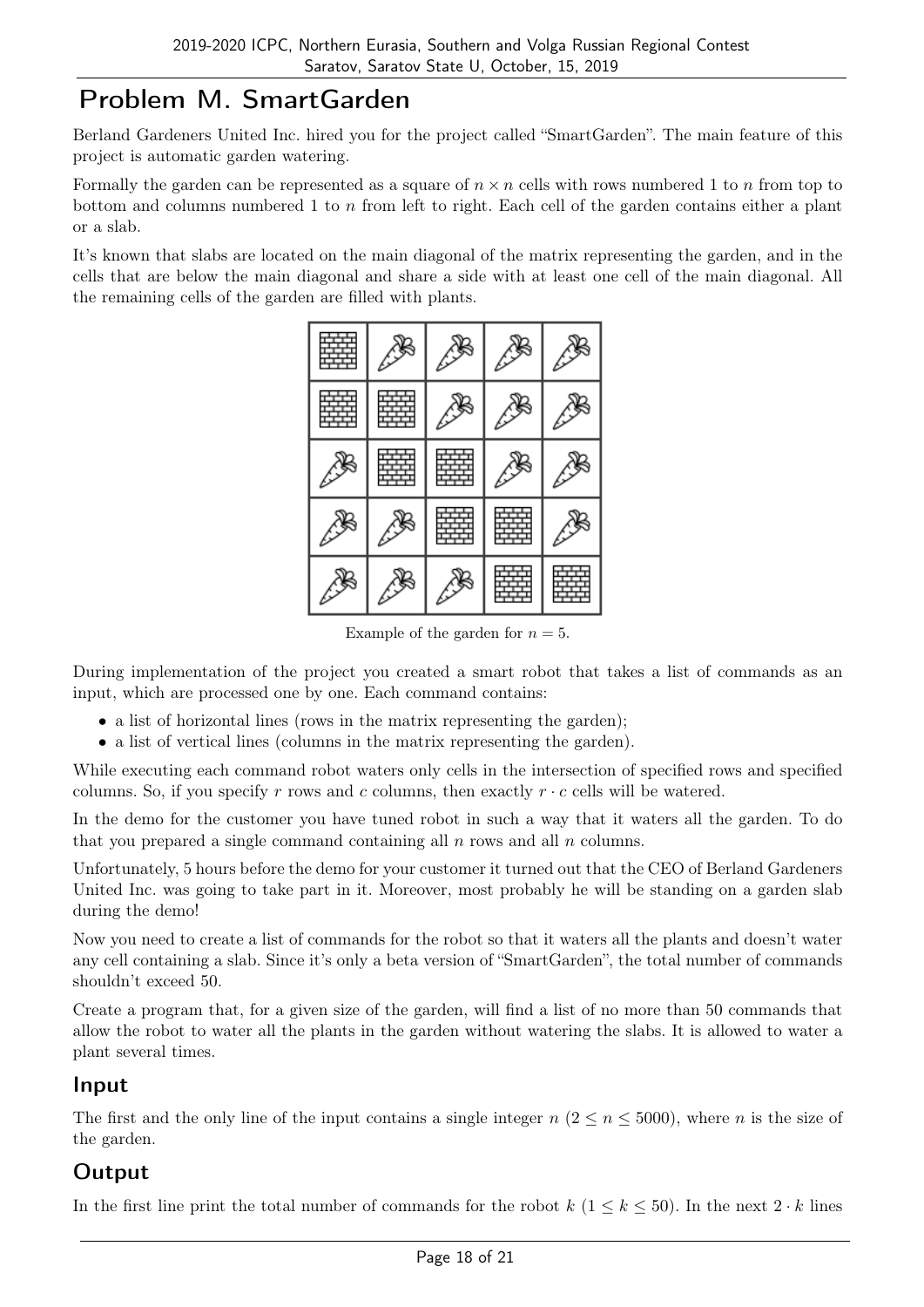print all the commands. Each command should be specified by 2 lines. The first line of each command should describe rows in the command and the second line should describe columns in the command. Each of these 2 lines should have the following format:

- the first number of the line should specify the total number of items  $x$  in the appropriate list;
- then x distinct numbers follow, where each number is in the range  $1 \dots n$  and describes a chosen row for the first line and a chosen column for the second line.

If there are multiple ways to water the garden, print any of them.

| standard input | standard output |
|----------------|-----------------|
| $\mathbf{2}$   | $\overline{2}$  |
|                | 1 <sub>1</sub>  |
|                | $1\,2$          |
|                | $1\quad1$       |
|                | $1\,2$          |
| $\overline{4}$ | $\overline{4}$  |
|                | 2 1 4           |
|                | $1\,2$          |
|                | 212             |
|                | 2 3 4           |
|                | 13              |
|                | 2 1 4           |
|                | 14              |
|                | 1 <sub>1</sub>  |
|                |                 |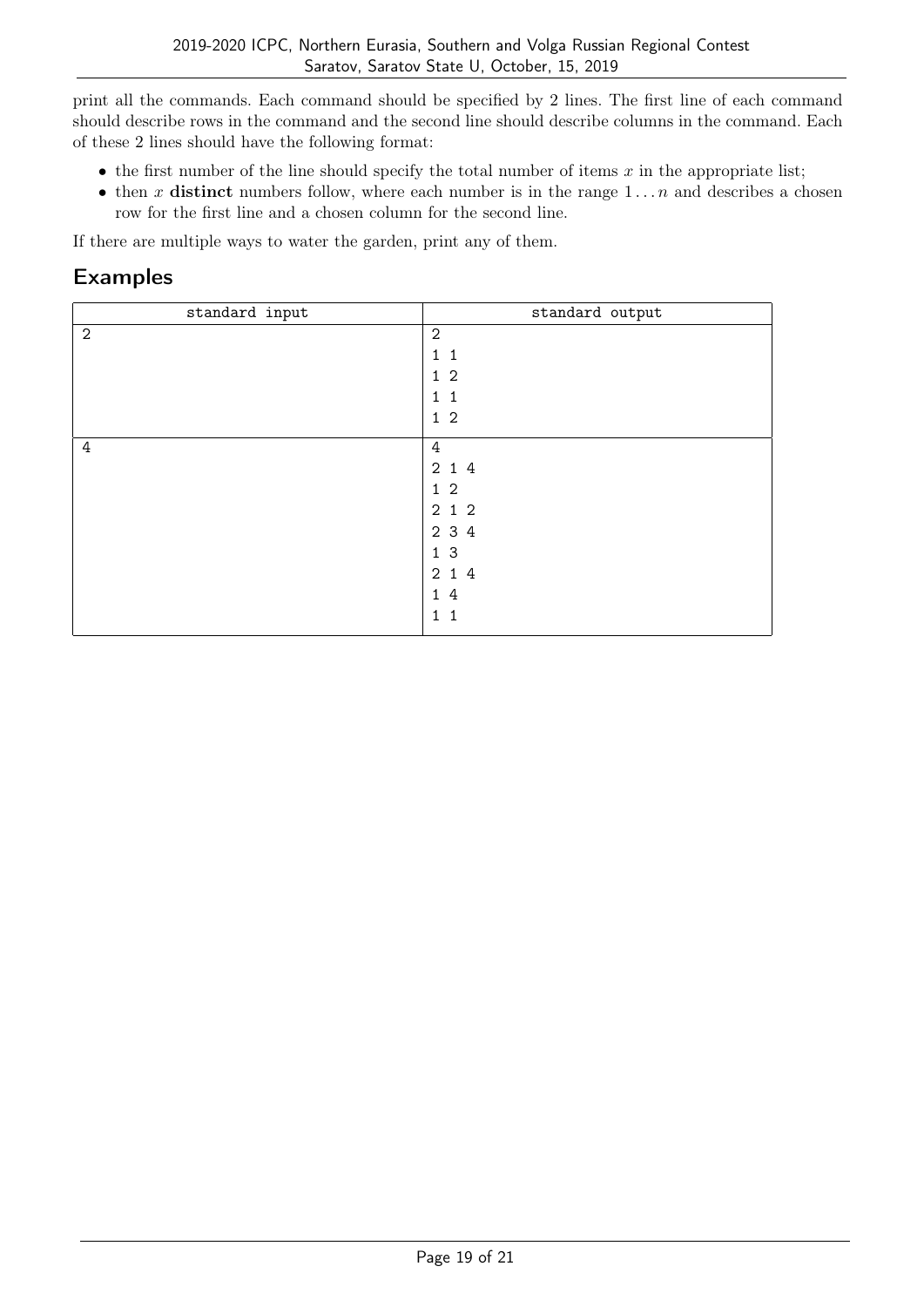## Problem N. Wires

Polycarpus has a complex electronic device. The core of this device is a circuit board. The board has  $10^9$ contact points which are numbered from 1 to  $10^9$ . Also there are *n* wires numbered from 1 to *n*, each connecting two distinct contact points on the board. An electric signal can pass between wires A and B if:

- either both wires share the same contact point;
- or there is a sequence of wires starting with  $A$  and ending with  $B$ , and each pair of adjacent wires in the sequence share a contact point.



The picture shows a circuit board with 5 wires. Contact points with numbers 2, 5, 7, 8, 10, 13 are used. Here an electrical signal can pass from wire 2 to wire 3, but not to wire 1.

Currently the circuit board is broken. Polycarpus thinks that the board could be fixed if the wires were re-soldered so that a signal could pass between any pair of wires.

It takes 1 minute for Polycarpus to re-solder an end of a wire. I.e. it takes one minute to change one of the two contact points for a wire. Any contact point from range  $[1, 10^9]$  can be used as a new contact point. A wire's ends must always be soldered to distinct contact points. Both wire's ends can be re-solded, but that will require two actions and will take 2 minutes in total.

Find the minimum amount of time Polycarpus needs to re-solder wires so that a signal can pass between any pair of wires. Also output an optimal sequence of wire re-soldering.

### Input

The input contains one or several test cases. The first input line contains a single integer  $t$  — number of test cases. Then, t test cases follow.

The first line of each test case contains a single integer  $n (1 \le n \le 10^5)$  – the number of wires. The following *n* lines describe wires, each line containing two space-separated integers  $x_i, y_i$  ( $1 \le x_i, y_i \le 10^9$ ,  $x_i \neq y_i$ ) — contact points connected by the *i*-th wire. A couple of contact points can be connected with more than one wire.

Sum of values of n across all test cases does not exceed  $10^5$ .

## **Output**

For each test case first print one line with a single integer  $k -$  the minimum number of minutes needed to re-solder wires so that a signal can pass between any pair of wires. In the following  $k$  lines print the description of re-solderings. Each re-soldering should be described by three integers  $w_i, a_i, b_i$  ( $1 \leq w_i \leq n$ ,  $1 \leq a_j, b_j \leq 10^9$ ). Such triple means that during the j-th re-soldering an end of the  $w_j$ -th wire, which was soldered to contact point  $a_j$ , becomes soldered to contact point  $b_j$  instead. After each re-soldering of a wire it must connect two distinct contact points. If there are multiple optimal re-solderings, print any of them.